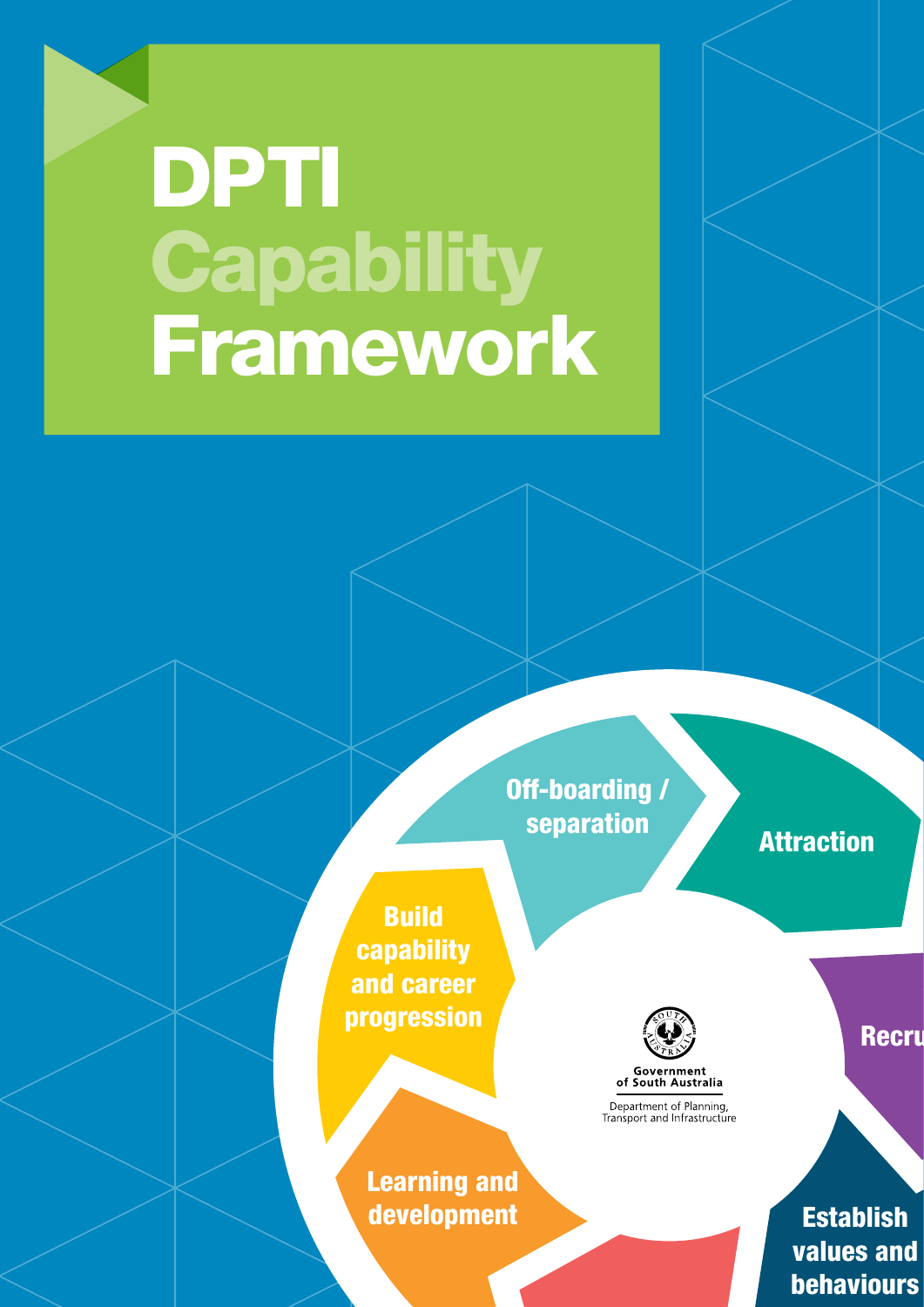## DPTI Capability Framework

One of the key objectives in the DPTI Strategic Plan 2016-2020 is to have **optimised, safe and effective operations and workforce**. To enable this, we have created a framework that describes the core capabilities, behaviours and skills required for us to meet our strategic objectives and be a modern public sector, attracting, developing and retaining the best talent.

The framework is constructed around 5 categories of capability:

Building Relationships Personal Attributes Achieving Results **Leadership and Growth Performance Enablers** 

In addition to these core capabilities you may have requirements for qualifications or specific occupation or role based capabilities. The core capabilities identified in this framework will complement these.

### Core capabilities for all DPTI staff

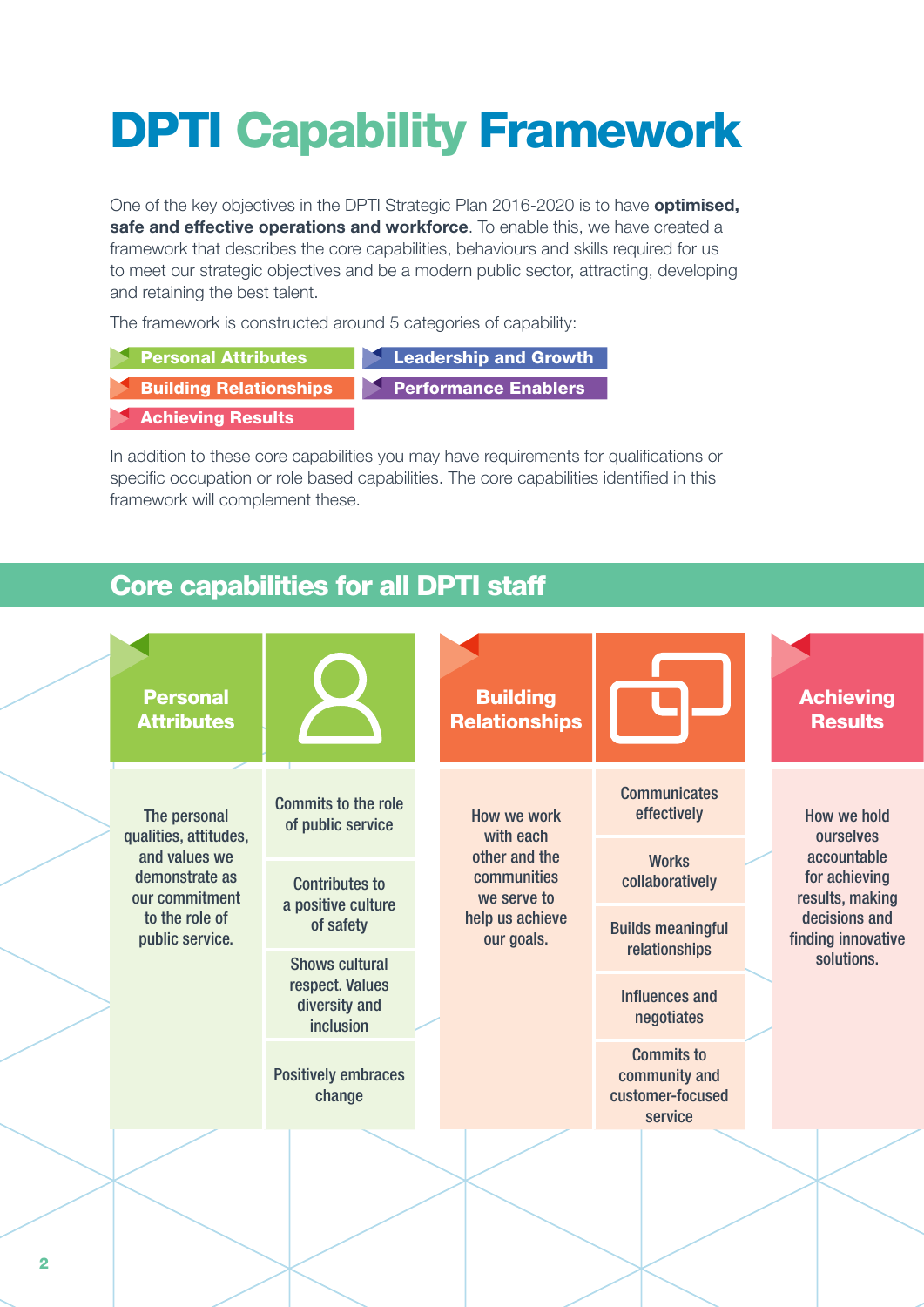Learning and development

**Establish** values and behaviours

On-boarding

progression OPD

\* The core capabilities apply to all staff with the exception of *Leading high-performing individuals and teams*, which is specific to people who lead teams. Accountable for delivering results Is a strategic and future thinker Commits to continuous improvement and innovation Evidence-based decision maker Leads high-performing individuals and teams\* Seeks clarity and purpose Commits to developing skills and career **Recognises** success How we lead ourselves and / or teams to high performance. Leadership and Growth The capabilities we build to find more efficient ways to deliver. **Performance** Enablers **Change** management Financial acumen **Technology** Project management Risk and compliance

#### 3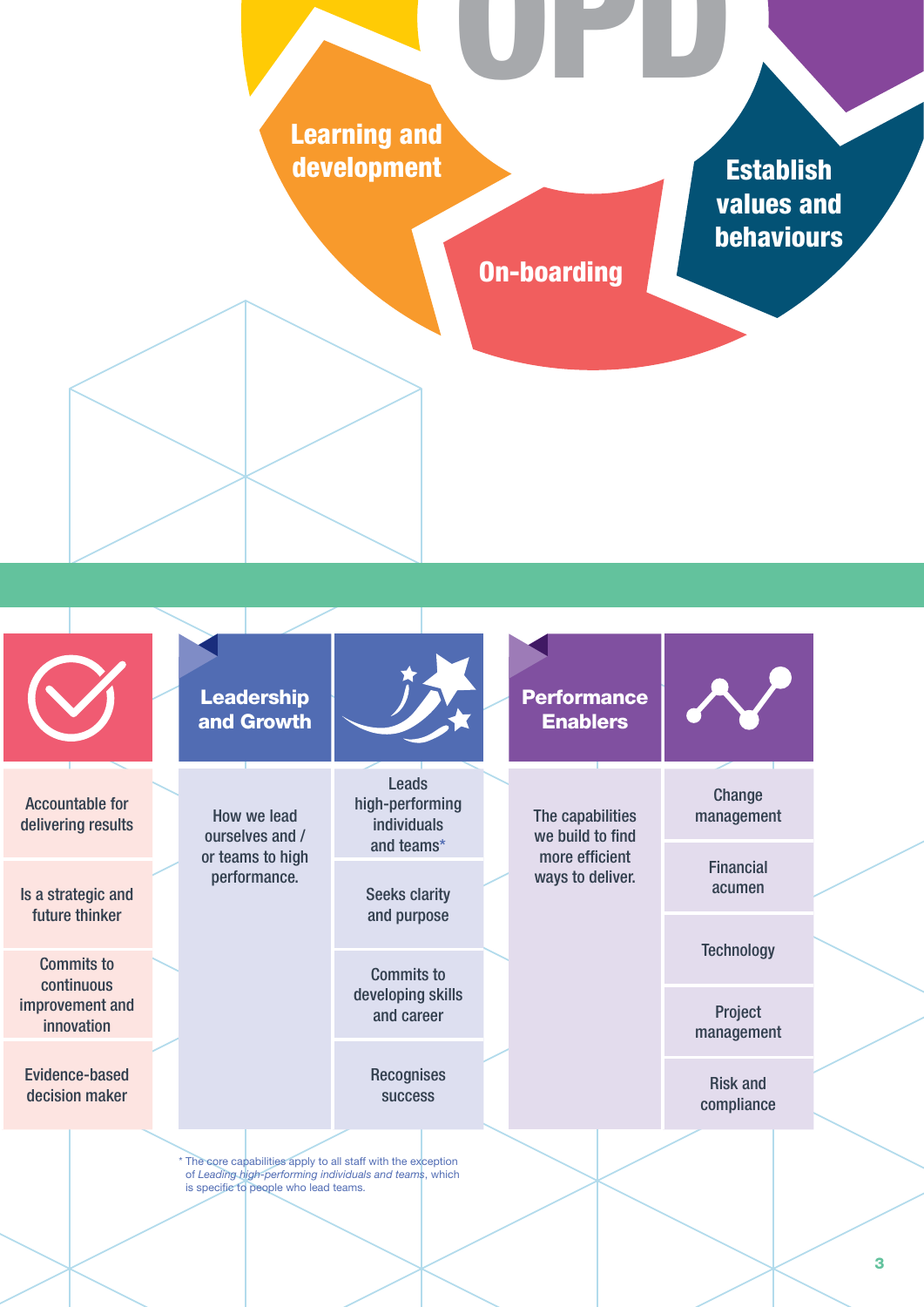Learning and development

**Establish** values and behaviours

On-boarding

progression of the contract of the contract of the contract of the contract of the contract of the contract of

### The capabilities are broken into four streams of competency





#### **Team member**

Roles in this stream would typically consist of individual contributors and team members (indicative classifications include ASO1-3, GSE2, PO1, OPS1-3, TGO0-1, TRA, CMW3-7, M8-11, WBT3-6).

#### **Leader**

Roles in this stream would typically consist of supervisors, senior team members and those with technical knowledge (indicative classifications include ASO4-6, PO2-3, OPS4-7, TGO2-5, M3-7, WPA2, WBT7-10).





#### **Senior leader**

Roles in this stream would typically consist of team and senior leaders, senior team members and those with technical specialty (indicative classifications include ASO7-8, LE5, PO4-6, MAS1-3).

#### **Executive leader**

Roles in this stream would typically consist of senior management and executive-level roles (indicative classifications include SAES1-2).

- Capabilities are described for each stream and define performance at the top of each level. For example Stream 2 describes what is expected at the top level of an AS06 or equivalent.
- The framework is cumulative. The capabilities defined in each stream create the new foundation of behaviours for the next stream.
- The capabilities defined provide you with an indicative guideline and are not an exhaustive list.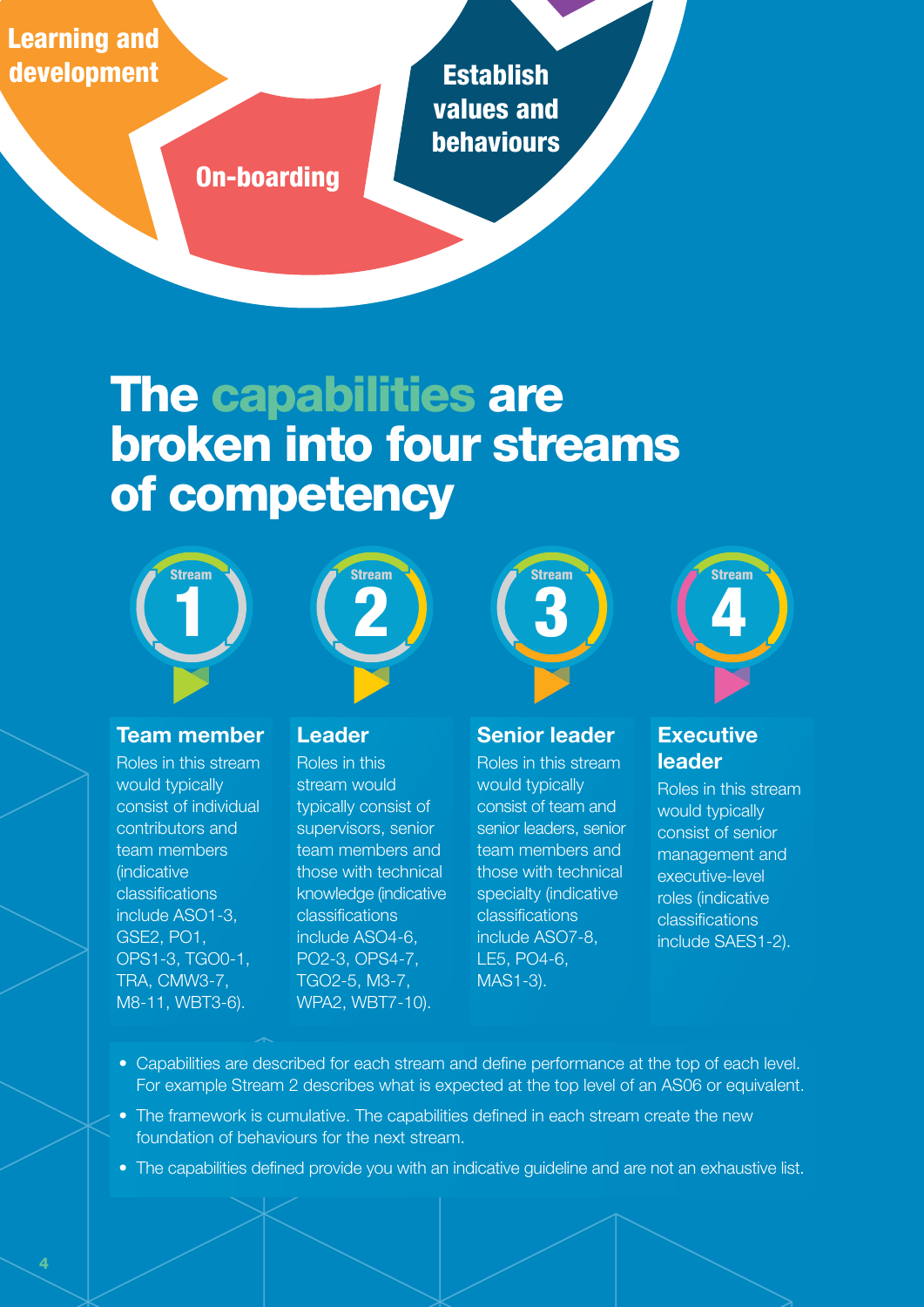### Development focus

The framework provides a guideline for development. It will help you identify capabilities required for your current and future roles.

It is specifically designed to help you with developing meaningful and targeted learning plans as you develop your career in DPTI.

A self-assessment tool is available for you to help you assess your learning priorities and will support you with your Performance and Learning Agreement.

The framework is not explicitly designed as tool for managing poor performance/conduct nor is a tool for variation of classification. It will however provide a common language to drive development conversations and help you priortise your learning needs.



**Use the capability framework to identify skills, behaviours and capabilities required for your role.**



**Also use the framework to look up the capabilities required for that role you want to progress to.**

#### Step 2 – Self assess and identify informal and formal learning options

**Use the self assessment tool to identify and prioritise areas you want to develop.**





**Identify informal (on the job, mentoring) and formal learning (ELMO) options to discuss with your manager in your PLA.**

#### Step 3 – Discuss and agree on a learning plan with your leader

**Discuss and agree on your learning plan in your PLA conversation.**





**Put your plan into action.**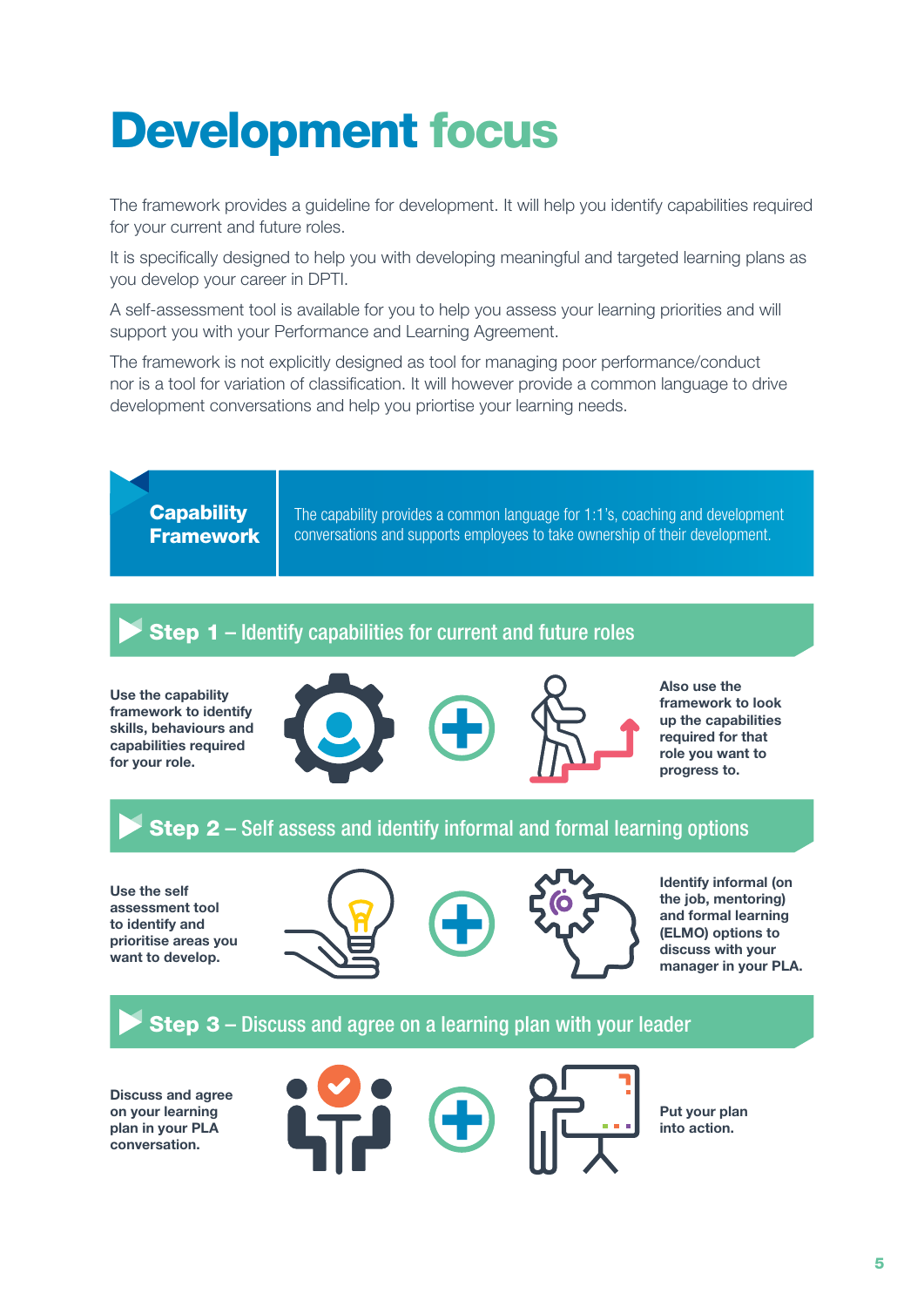Roles in this stream would typically consist of individual contributors and team members (indicative classifications include ASO1-3, GSE2, PO1, OPS1-3, TGO0-1, TRA, CMW3-7, M8-11, WBT3-6).

| <b>Personal Attributes</b>                                                                                                                                                                                                                                                                                      | <b>Building Relationships</b>                                                                                                                                                                                                                                                                                                                              | <b>Achieving Results</b>                                                                                                                                                                                                                                                                                                                                                                                                                                               | <b>Leadership and Growth</b>                                                                                                                                                                                                                                                                                                                           | <b>Performance Enablers</b>                                                                                                                                                                                        |
|-----------------------------------------------------------------------------------------------------------------------------------------------------------------------------------------------------------------------------------------------------------------------------------------------------------------|------------------------------------------------------------------------------------------------------------------------------------------------------------------------------------------------------------------------------------------------------------------------------------------------------------------------------------------------------------|------------------------------------------------------------------------------------------------------------------------------------------------------------------------------------------------------------------------------------------------------------------------------------------------------------------------------------------------------------------------------------------------------------------------------------------------------------------------|--------------------------------------------------------------------------------------------------------------------------------------------------------------------------------------------------------------------------------------------------------------------------------------------------------------------------------------------------------|--------------------------------------------------------------------------------------------------------------------------------------------------------------------------------------------------------------------|
| Commits to the role of public<br>service<br>Acts professionally, displaying<br>DPTI values and public-sector<br>values and ethics.                                                                                                                                                                              | <b>Communicates effectively</b><br>Actively listens to others, responds<br>in a respectful and timely way. Has<br>open and honest conversations.<br>Communicates clearly in business<br>and technical writing. Has good<br>attention to detail.                                                                                                            | <b>Accountable for delivering</b><br>results<br>Is accountable, takes ownership<br>and pride in their work. Plans and<br>meets deadlines, persists through<br>difficulties and aims to achieve<br>high-quality results.<br>Manages multiple priorities,<br>making choices about time<br>allocation to deliver goals.<br>Knows when to ask for help<br>or escalate issues. Seeks out<br>specialist advice and support<br>and works within delegation for<br>their role. | Leads high-performing<br>individuals and teams<br>Only relevant if you have<br>supervisory responsibilities                                                                                                                                                                                                                                            | Change management<br>Engages with and adapts to<br>change in a positive manner.                                                                                                                                    |
| Contributes to a positive<br>culture of safety<br>Shows genuine care for the safety<br>and wellbeing of self, others and<br>the communities we serve. Follows<br>all DPTI Work. Health and Safety<br>procedures, contributes to safety<br>meetings and works with others to<br>achieve a zero-harm environment. | <b>Works collaboratively</b><br>Works collaboratively as part of<br>one team, sharing information<br>and ideas.                                                                                                                                                                                                                                            | Is a strategic and future thinker<br>Helps identify and apply leading<br>practice in their field of work.                                                                                                                                                                                                                                                                                                                                                              | Seeks clarity and purpose<br>Seeks to understand how their<br>role contributes to achieving<br>the DPTI and State Government<br>strategic goals.                                                                                                                                                                                                       | <b>Financial acumen</b><br>Has good numeric and financial<br>skills. Understands and follows<br>appropriate financial processes<br>within their delegation.                                                        |
| Shows cultural respect. Values<br>diversity and inclusion<br>Shows respect for diverse<br>backgrounds, experiences and<br>perspectives. Values diversity of<br>thought.<br>Demonstrates awareness and<br>respect for Aboriginal and Torres<br>Strait Islander peoples' culture<br>and values.                   | <b>Builds meaningful relationships</b><br>Develops relationships in the<br>business to deliver more effective<br>outcomes.                                                                                                                                                                                                                                 | <b>Commits to continuous</b><br>improvement and innovation<br>Helps identify ways to continuously<br>improve work processes.                                                                                                                                                                                                                                                                                                                                           | <b>Commits to developing skills</b><br>and career<br>Sets and achieves personal<br>targets, contributes to delivering<br>team objectives, engages in<br>opportunities for regular feedback<br>and shares expertise.<br>Willing to develop and apply<br>new skills and actively pursues<br>learning experiences to ensure<br>best possible performance. | <b>Technology</b><br>Is familiar and confident in using<br>the technology required for their<br>role and willing to adapt to new<br>technology.                                                                    |
| <b>Embraces change</b><br>Shows resilience and courage.<br>Anticipates, adapts and responds to<br>change. Projects enthusiasm and<br>recovers from setbacks.                                                                                                                                                    | Influences and negotiates<br>Seeks out different views and<br>helps influence a desired outcome.                                                                                                                                                                                                                                                           | Evidence-based decision maker<br>Is an effective problem solver.<br>Provides evidence to support<br>decisions within their delegation.                                                                                                                                                                                                                                                                                                                                 | <b>Recognises success</b><br>Recognises and acknowledges<br>high-quality work in self and others.                                                                                                                                                                                                                                                      | Project management<br>Shows awareness and<br>understanding of DPTI's project-<br>management framework as<br>relevant to their role.                                                                                |
|                                                                                                                                                                                                                                                                                                                 | <b>Commits to delivering community</b><br>and customer-focused services<br>Demonstrates knowledge of the<br>department's Customer Service<br>Charter and takes responsibility<br>for meeting the service-<br>excellence principles.<br>Provides a responsive and helpful<br>service to internal and external<br>customers and the communities<br>we serve. |                                                                                                                                                                                                                                                                                                                                                                                                                                                                        |                                                                                                                                                                                                                                                                                                                                                        | <b>Risk and compliance</b><br>Is aware of and complies with the<br>policies and procedures required<br>in the role.<br>Is able to identify and advise<br>supervisors of risks that impact<br>the work environment. |
|                                                                                                                                                                                                                                                                                                                 |                                                                                                                                                                                                                                                                                                                                                            |                                                                                                                                                                                                                                                                                                                                                                                                                                                                        |                                                                                                                                                                                                                                                                                                                                                        |                                                                                                                                                                                                                    |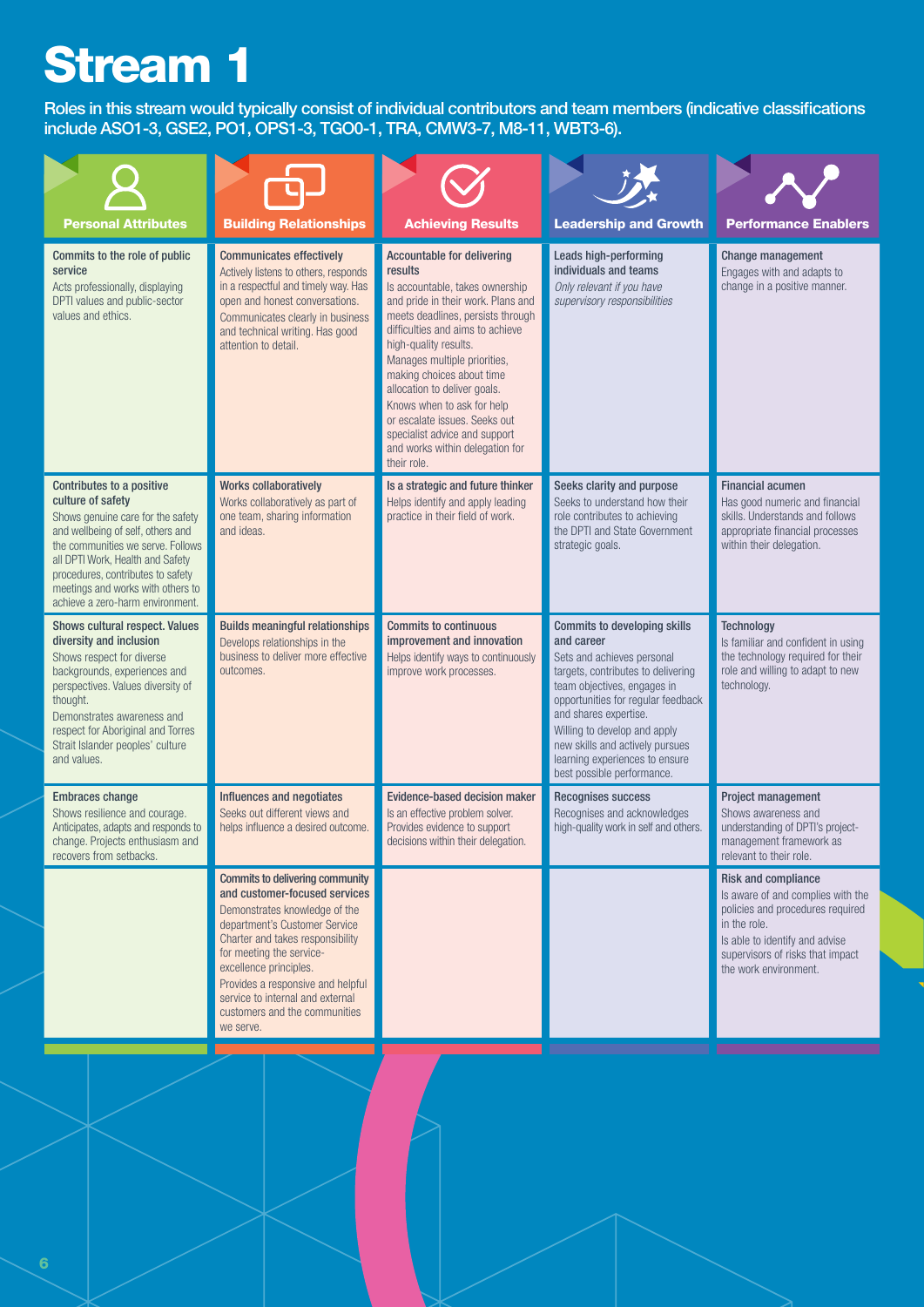Roles in this stream would typically consist of supervisors and senior team members, including those with technical knowledge (indicative classifications include ASO4-6, PO2-3, OPS4-7, TGO2-5, M3-7, WPA2, WBT7-10).

| <b>Personal Attributes</b>                                                                                                                                                                                                                                                                                                                                                                                                              | <b>Building Relationships</b>                                                                                                                                                                                                                                                                                                                                                                                            | <b>Achieving Results</b>                                                                                                                                                                                                                                                                                             | <b>Leadership and Growth</b>                                                                                                                                                                                                                                                                                                                                                                                                                                                                                                                                                                     | <b>Performance Enablers</b>                                                                                                                                                                                                                     |
|-----------------------------------------------------------------------------------------------------------------------------------------------------------------------------------------------------------------------------------------------------------------------------------------------------------------------------------------------------------------------------------------------------------------------------------------|--------------------------------------------------------------------------------------------------------------------------------------------------------------------------------------------------------------------------------------------------------------------------------------------------------------------------------------------------------------------------------------------------------------------------|----------------------------------------------------------------------------------------------------------------------------------------------------------------------------------------------------------------------------------------------------------------------------------------------------------------------|--------------------------------------------------------------------------------------------------------------------------------------------------------------------------------------------------------------------------------------------------------------------------------------------------------------------------------------------------------------------------------------------------------------------------------------------------------------------------------------------------------------------------------------------------------------------------------------------------|-------------------------------------------------------------------------------------------------------------------------------------------------------------------------------------------------------------------------------------------------|
| Commits to the role of public<br>service<br>Actively demonstrates the DPTI<br>values and public-sector values<br>and ethics. Helps team members<br>understand how these apply in<br>the workplace.                                                                                                                                                                                                                                      | <b>Communicates effectively</b><br>Communicates clearly, ensuring<br>everyone has an opportunity<br>to contribute. Is open, honest<br>and prepared to have difficult<br>conversations.<br>Adapts style to the situation to<br>ensure that concepts are explained<br>in a way that is understood.<br>Ensures information is<br>communicated in an accurate and<br>timely way.                                             | <b>Accountable for delivering</b><br>results<br>Takes initiative to progress<br>and deliver their work while<br>contributing to team goals.<br>Responds to changing needs,<br>puts in place effective plans,<br>control and evaluation measures<br>to ensure deadlines are met and<br>high-quality work is produced. | Leads high-performing<br>individuals and teams*<br>Sets clear goals and performance<br>standards for individuals and the<br>team, focused on work outputs<br>and behaviours.<br>Contributes to the attraction<br>and retention of a diverse and<br>talented team.<br>Builds effective teams. Coaches<br>and develops individuals and<br>teams to drive high performance.<br>Provides regular feedback and<br>acts quickly and effectively to<br>address conflict and manage poor<br>performance.<br>Empowers individuals and teams<br>and removes barriers to drive<br>action and effectiveness. | Change management<br>Builds team's commitment to<br>change, supporting others who<br>face ambiguity and uncertainty.                                                                                                                            |
| Contributes to a positive<br>culture of safety<br>Shows leadership and commitment<br>to safety and wellbeing of self,<br>others and the community we<br>serve. Takes safety seriously<br>and does not accept complacent<br>behaviour, reports on good and bad<br>news and effectively uses DPTI's<br>safety management systems.                                                                                                         | <b>Works collaboratively</b><br>Builds a supportive and co-<br>operative team environment,<br>encourages collaboration with<br>other teams and seeks input from<br>relevant subject-matter experts.                                                                                                                                                                                                                      | Is a strategic and future thinker<br>Thinks and plans ahead,<br>recognising trends and<br>implications on the work<br>environment.<br>Challenges and supports the<br>team to consider leading practice<br>when developing solutions and<br>solving problems.                                                         | Seeks clarity and purpose<br>Provides direction and unites the<br>team through shared purpose at<br>team and organisational levels.                                                                                                                                                                                                                                                                                                                                                                                                                                                              | <b>Financial acumen</b><br>Has a sound understanding of<br>budget management and DPTI<br>procurement processes to drive<br>value for money. Acts within<br>delegation.                                                                          |
| Shows cultural respect. Values<br>diversity and inclusion.<br>Shows respect for diverse<br>backgrounds, experience<br>and perspectives. Values and<br>encourages diversity of thought.<br>Demonstrates cultural respect<br>and understanding through the<br>recognition of Aboriginal and<br>Torres Strait Islander community<br>needs with regard to programs<br>and services and adapting service<br>delivery to address those needs. | <b>Builds meaningful relationships</b><br>Establishes and maintains strategic<br>networks, internally and externally,<br>to achieve business goals. Builds<br>trust, confidence and credibility.                                                                                                                                                                                                                         | <b>Commits to continuous</b><br>improvement and innovation<br>Challenges assumptions and<br>established views. Generates ideas<br>to deliver goals more effectively.                                                                                                                                                 | <b>Commits to developing skills</b><br>and career<br>Adapts existing skills to new<br>situations. Actively pursues<br>learning experiences, seeking and<br>accepting feedback to continually<br>improve performance for self<br>and team.                                                                                                                                                                                                                                                                                                                                                        | <b>Technology</b><br>Identifies ways in which<br>technology can help deliver<br>efficiencies. Proposes solutions<br>that are digital by default.                                                                                                |
| <b>Embraces change</b><br>Is flexible in approach, responding<br>quickly and positively to change,<br>showing courage and resilience<br>while supporting others.                                                                                                                                                                                                                                                                        | Influences and negotiates<br>Presents persuasive arguments to<br>influence and negotiate effective<br>outcomes. Explores alternative<br>positions to reach an outcome<br>and gains commitment to a<br>course of action.                                                                                                                                                                                                  | Evidence-based decision maker<br>Demonstrates good judgement.<br>Evaluates, analyses, and makes<br>evidence-based decisions within<br>their delegation.                                                                                                                                                              | <b>Recognises success</b><br>Recognises and acknowledges<br>high-quality work in individuals<br>and teams.                                                                                                                                                                                                                                                                                                                                                                                                                                                                                       | Project management<br>Uses DPTI's project management<br>framework to effectively<br>implement projects which are<br>outcome and benefits-focused.                                                                                               |
|                                                                                                                                                                                                                                                                                                                                                                                                                                         | <b>Commits to delivering</b><br>community and customer-<br>focused services<br>Actively supports the department's<br><b>Customer Service Charter and</b><br>takes responsibility for meeting<br>the service-excellence principles.<br>Actively seeks information to<br>understand internal, external<br>and community customer<br>expectations and provides<br>community and customer focused<br>services and solutions. |                                                                                                                                                                                                                                                                                                                      |                                                                                                                                                                                                                                                                                                                                                                                                                                                                                                                                                                                                  | <b>Risk and compliance</b><br>Ensures appropriate processes<br>and controls are in place to<br>monitor and track compliance to<br>policies and procedures.<br>Assists the team in identifying<br>risks and developing mitigation<br>strategies. |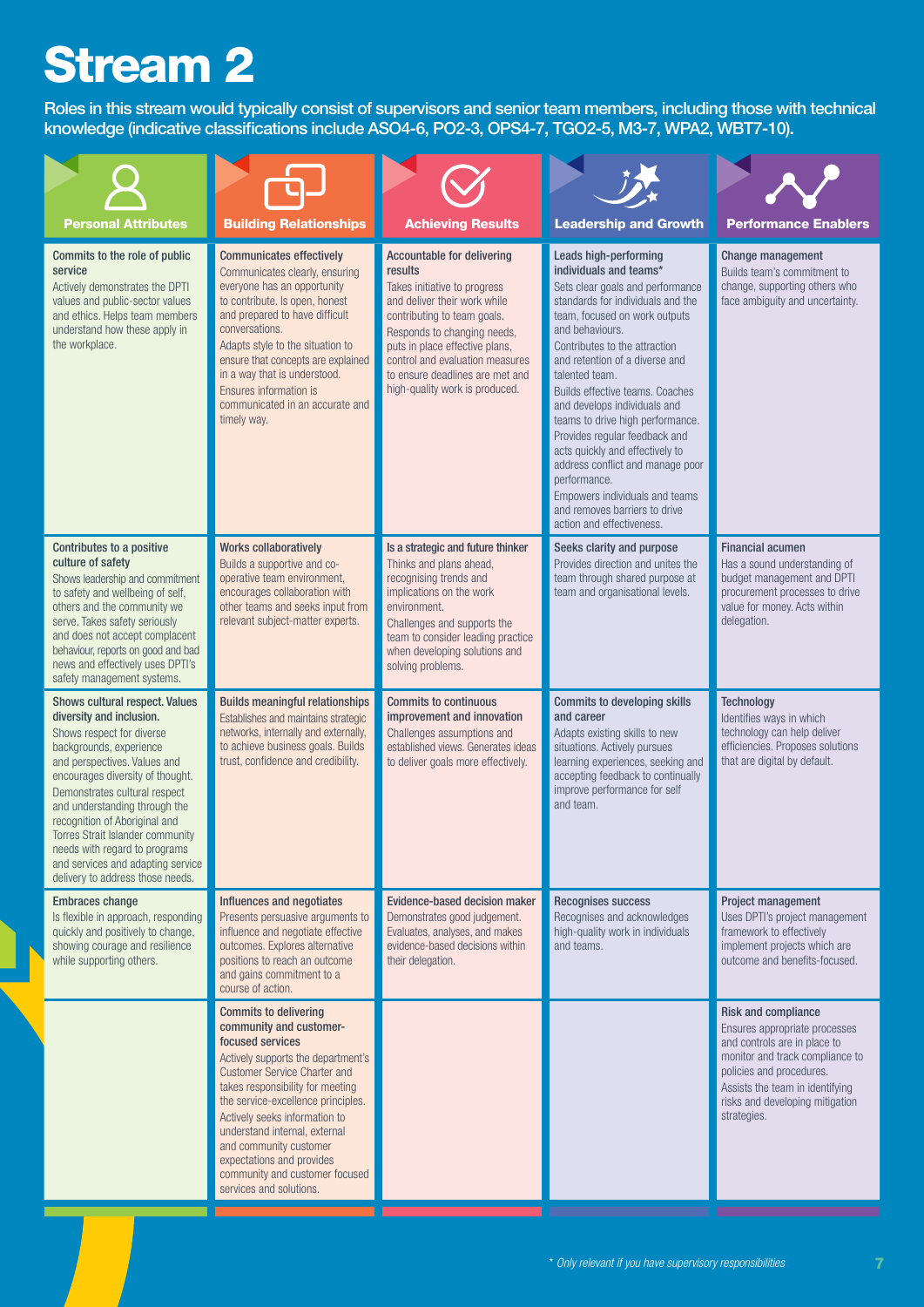Roles in this stream would typically consist of team and senior leaders, senior team members and those with technical specialty (indicative classifications include ASO7-8, LE5, PO4-6, MAS3).

| <b>Personal Attributes</b>                                                                                                                                                                                                                                                                                                                                                                                                                                                         | <b>Building Relationships</b>                                                                                                                                                                                                                                                                                                                                                                       | <b>Achieving Results</b>                                                                                                                                                                                                                                                                                                                                             | <b>Leadership and Growth</b>                                                                                                                                                                                                                                                                                                                                                                                                                                                                                                                                                    | <b>Performance Enablers</b>                                                                                                                                                                                                                                                  |
|------------------------------------------------------------------------------------------------------------------------------------------------------------------------------------------------------------------------------------------------------------------------------------------------------------------------------------------------------------------------------------------------------------------------------------------------------------------------------------|-----------------------------------------------------------------------------------------------------------------------------------------------------------------------------------------------------------------------------------------------------------------------------------------------------------------------------------------------------------------------------------------------------|----------------------------------------------------------------------------------------------------------------------------------------------------------------------------------------------------------------------------------------------------------------------------------------------------------------------------------------------------------------------|---------------------------------------------------------------------------------------------------------------------------------------------------------------------------------------------------------------------------------------------------------------------------------------------------------------------------------------------------------------------------------------------------------------------------------------------------------------------------------------------------------------------------------------------------------------------------------|------------------------------------------------------------------------------------------------------------------------------------------------------------------------------------------------------------------------------------------------------------------------------|
| Commits to the role of public<br>service<br>Acts professionally and actively<br>models the DPTI values and<br>public-sector values and ethics.                                                                                                                                                                                                                                                                                                                                     | <b>Communicates effectively</b><br>Communicates clearly and<br>creates opportunities for others to<br>be heard, encouraging diversity of<br>opinion. Is able to resolve difficult<br>conversations constructively.<br>Presents with credibility, uses a<br>range of communication techniques<br>to engage various audiences.<br>Provides communication links up<br>and throughout the organisation. | <b>Accountable for delivering</b><br>results<br>Drives a culture of achievement<br>and delivery of high-quality work<br>that meets our strategic goals.                                                                                                                                                                                                              | Leads high-performing<br>individuals and teams*<br>Sets clear goals and performance<br>standards for individuals and the<br>team, focused on work outputs<br>and behaviours.<br>Attracts and retains a diverse and<br>talented team.<br>Builds effective teams. Proactively<br>coaches and develops individuals<br>and teams to drive high performance.<br>Provides regular feedback and<br>acts quickly and effectively to<br>address conflict and manage poor<br>performance.<br>Empowers individuals and teams<br>and removes barriers to drive<br>action and effectiveness. | Change management<br>Actively drives the change<br>process, showing empathy to<br>the people aspects of change.<br>Provides guidance, coaching and<br>direction to others managing<br>uncertainty and change.<br>Anticipates, plans for and<br>addresses barriers to change. |
| Contributes to a positive<br>culture of safety<br>Models leadership and commitment<br>to safety and wellbeing of self,<br>others and the community we<br>serve. Actively promotes safety,<br>achieving a complacency-free<br>work environment, reporting<br>and learning from good and bad<br>news. Increases hazard and risk<br>awareness, preventative behaviours<br>and effective use of safety-<br>management systems.                                                         | <b>Works collaboratively</b><br>Identifies opportunities to work<br>collaboratively within the team<br>and with other teams across the<br>department, removing barriers<br>and breaking down silos.                                                                                                                                                                                                 | Is a strategic and future thinker<br>Anticipates the future, thinks<br>strategically and adopts leading<br>practice when developing strategy.                                                                                                                                                                                                                        | Seeks clarity and purpose<br>Advocates the department's<br>vision, mission and strategic<br>agenda to the Section to<br>ensure the Section's goals are<br>strategically aligned.                                                                                                                                                                                                                                                                                                                                                                                                | <b>Financial acumen</b><br>Has a thorough understanding of<br>financial forecasting and budget<br>management for the Section.<br>Manages budget efficiently and<br>responsibly within delegation and<br><b>DPTI</b> procurement processes                                    |
| Shows cultural respect. Values<br>diversity and inclusion.<br>Shows and promotes respect for<br>diverse backgrounds, experience<br>and perspectives. Invites and<br>encourages diversity of thought.<br>Demonstrates cultural sensitivity<br>through the recognition of barriers to<br>Aboriginal and Torres Strait Islander<br>peoples' participation in departmental<br>policies, programs, services and<br>employment and implementing<br>strategies to address those barriers. | <b>Builds meaningful relationships</b><br>Establishes, maintains and<br>leverages strategic networks,<br>internally and externally. Facilitates<br>opportunities to engage and<br>collaborate with other government<br>departments.                                                                                                                                                                 | <b>Commits to continuous</b><br>improvement and innovation<br>Inspires and harnesses creativity<br>in others, analysing trends,<br>exploring possibilities and<br>clearing the way for innovative<br>solutions that improve the way<br>we deliver.<br>Assists others to address<br>emerging challenges and risks<br>and generates support for change<br>initiatives. | Commits to developing skills<br>and career<br>Sets high personal goals for<br>development to ensure best<br>possible performance. Inspires<br>ongoing learning and development<br>in others. Creates an environment<br>where people are open to<br>recognising and learning from<br>mistakes.                                                                                                                                                                                                                                                                                   | <b>Technology</b><br>Shows commitment to the use of<br>existing and new technologies in<br>the workplace. Maintains a level<br>of currency regarding emerging<br>technologies to help achieve<br>organisational outcomes.                                                    |
| <b>Embraces change</b><br>Positively drives change and<br>acts as a role model to others by<br>displaying courage and resilience<br>despite setbacks.                                                                                                                                                                                                                                                                                                                              | Influences and negotiates<br>Influences and negotiates<br>outcomes that are commercially<br>and politically sound. Uses<br>advanced negotiating techniques<br>to resolve complex issues.                                                                                                                                                                                                            | Evidence-based decision maker<br>Makes evidence-based, timely<br>and sound decisions supported by<br>strong rationale and astute political<br>awareness.                                                                                                                                                                                                             | Recognises success<br>Create opportunities for<br>recognising and celebrating high<br>performance at the individual and<br>team level.                                                                                                                                                                                                                                                                                                                                                                                                                                          | Project management<br>Ensures DPTI's project-<br>management framework<br>is effectively implemented<br>throughout the section.                                                                                                                                               |
|                                                                                                                                                                                                                                                                                                                                                                                                                                                                                    | <b>Commits to delivering community</b><br>and customer-focused services<br>Drives commitment to the<br>department's Customer Service<br>Charter and takes responsibility<br>for meeting the service-<br>excellence principles.<br>Uses internal and external customer<br>input and insights to drive innovation<br>and continuous improvement and<br>deliver public value.                          |                                                                                                                                                                                                                                                                                                                                                                      |                                                                                                                                                                                                                                                                                                                                                                                                                                                                                                                                                                                 | <b>Risk and compliance</b><br>Embeds responsibility for<br>compliance and risk management<br>in day-to-day operations.<br>Monitors and implements risk-<br>mitigation strategies.                                                                                            |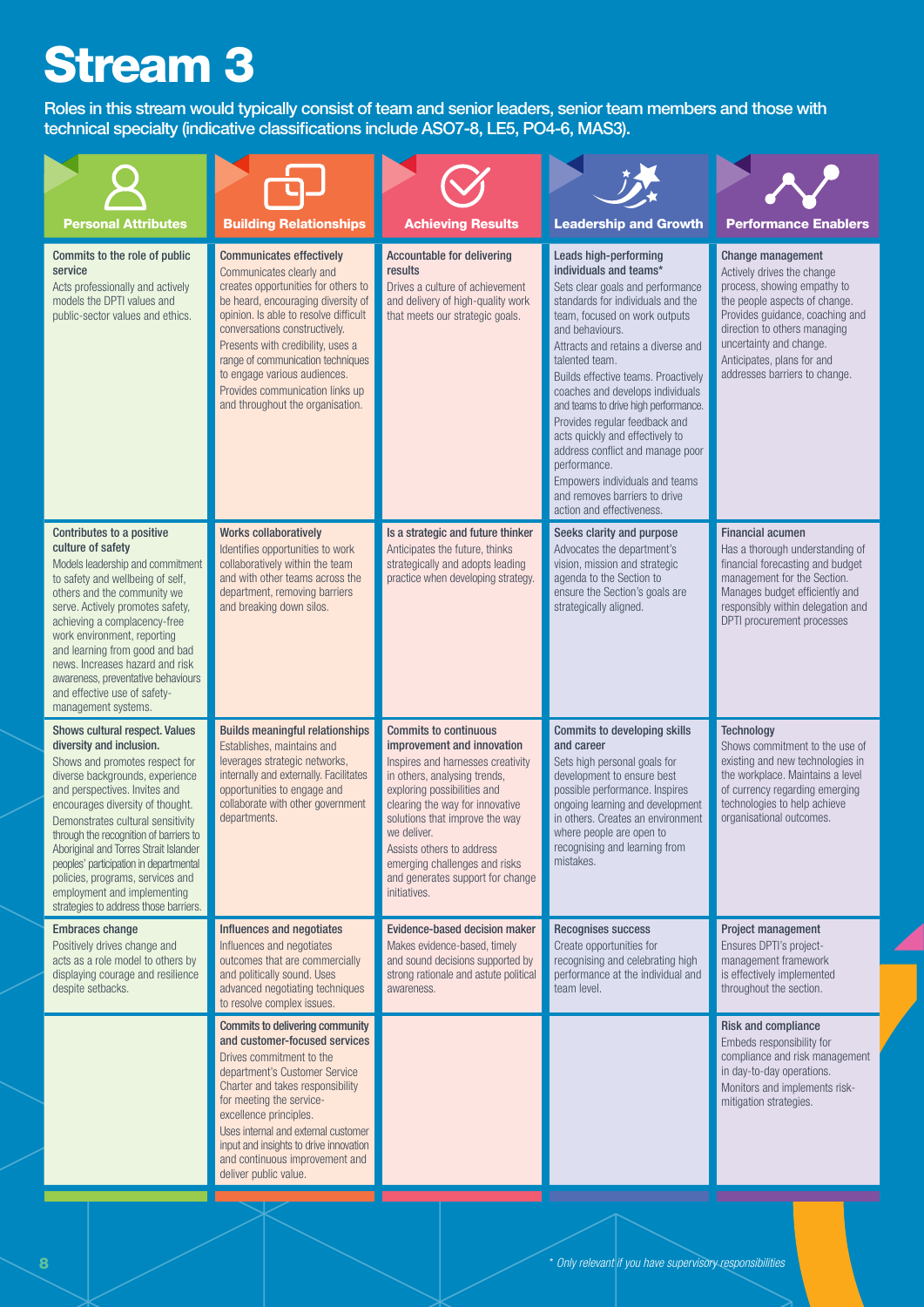Roles in this stream would typically consist of senior management and executive-level roles (indicative classifications include SAES1-2).

| <b>Personal Attributes</b>                                                                                                                                                                                                                                                                                                                                                                                                                                                                                                                                                                                                                                 | <b>Building Relationships</b>                                                                                                                                                                                                                                                                                                                                                                                                                                                                                                         | <b>Achieving Results</b>                                                                                                                                                                                                                                                                                                   | <b>Leadership and Growth</b>                                                                                                                                                                                                                                                                                                                                                                                                                                                                                                                                       | <b>Performance Enablers</b>                                                                                                                                                                                                                  |
|------------------------------------------------------------------------------------------------------------------------------------------------------------------------------------------------------------------------------------------------------------------------------------------------------------------------------------------------------------------------------------------------------------------------------------------------------------------------------------------------------------------------------------------------------------------------------------------------------------------------------------------------------------|---------------------------------------------------------------------------------------------------------------------------------------------------------------------------------------------------------------------------------------------------------------------------------------------------------------------------------------------------------------------------------------------------------------------------------------------------------------------------------------------------------------------------------------|----------------------------------------------------------------------------------------------------------------------------------------------------------------------------------------------------------------------------------------------------------------------------------------------------------------------------|--------------------------------------------------------------------------------------------------------------------------------------------------------------------------------------------------------------------------------------------------------------------------------------------------------------------------------------------------------------------------------------------------------------------------------------------------------------------------------------------------------------------------------------------------------------------|----------------------------------------------------------------------------------------------------------------------------------------------------------------------------------------------------------------------------------------------|
| Commits to the role of public<br>service<br>Upholds the highest professional<br>standards and lives the DPTI<br>values and public-sector values<br>and ethics.                                                                                                                                                                                                                                                                                                                                                                                                                                                                                             | <b>Communicates effectively</b><br>Encourages debate and ideas<br>from across the directorate, skills<br>sets and stakeholders. Manages<br>and resolves conflicts and<br>disagreements in a constructive<br>manner.<br>Adapts communication style to<br>suit to all levels and types of<br>audiences.<br>Provides communication links up<br>and throughout the organisation.<br>Represents the organisation and<br>the public sector effectively in<br>public and internal forums and<br>advocates government policies<br>and agenda. | <b>Accountable for delivering</b><br>results<br>Creates a culture of achievement,<br>fostering on-time and on-budget<br>quality outcomes that provide<br>social and economic benefit.<br>Drives ownership and accountability<br>for the directorate's results.                                                             | Leads high-performing<br>individuals and teams<br>Sets clear goals and performance<br>standards for individuals and the<br>team, focused on work outputs<br>and behaviours.<br>Attracts and retains a diverse and<br>talented team.<br>Builds effective teams. Coaches<br>and develops individuals and<br>teams to drive high performance.<br>Provides regular feedback and<br>acts quickly and effectively to<br>address conflict and manage poor<br>performance.<br>Empowers individuals and teams<br>and removes barriers to drive<br>action and effectiveness. | Change management<br>Actively drives change.<br>Communicates the reasons for<br>change and direction clearly and<br>transparently. Models change<br>behaviours and plays a pivotal<br>role in reducing resistance and<br>barriers to change. |
| Contributes to a positive<br>culture of safety<br>Leads a culture of commitment<br>to safety and wellbeing of self,<br>others and the community we<br>serve. Proactively seeks out safety<br>solutions, promotes DPTI's safety<br>management systems and ensures<br>safety is intrinsic in decision making.                                                                                                                                                                                                                                                                                                                                                | <b>Works collaboratively</b><br>Identifies opportunities to work<br>collaboratively across the division,<br>government departments and<br>in partnership with external<br>stakeholders.                                                                                                                                                                                                                                                                                                                                               | Is a strategic and future thinker<br>Anticipates the future and thinks<br>strategically when developing<br>strategy to position DPTI as a<br>modern public-sector organisation.<br>Considers emerging trends,<br>identifies long-term opportunities<br>and balances agency requirements<br>with whole-of-government goals. | Seeks clarity and purpose<br>Develops, champions and<br>reinforces the department's<br>vision, mission and strategic<br>agenda across the department,<br>promoting an understanding<br>of the links between the<br>department's strategic agenda<br>and government policies.                                                                                                                                                                                                                                                                                       | <b>Financial acumen</b><br>Applies strategic management<br>of financial and budgetary<br>compliance and governance<br>responsibilities.                                                                                                      |
| Shows cultural respect. Values<br>diversity and inclusion.<br>Leads and demonstrates<br>respect for diverse backgrounds,<br>experiences and perspectives.<br>Encourages and incorporates<br>diversity of thought into<br>department policies/projects.<br>Demonstrates cultural<br>competence by actively engaging<br>and addressing barriers to<br>Aboriginal and Torres Strait<br>Islander peoples' participation in<br>departmental policies, programs,<br>services and employment.<br>Understands the impact of<br>projects on the Aboriginal and<br>Torres Strait Islander community<br>and leads implementation in a<br>culturally sensitive manner. | <b>Builds meaningful relationships</b><br>Manages complex stakeholder<br>relationships and builds and<br>maintains strategic networks.<br>Identifies internal and external<br>factors that impact the organisation.                                                                                                                                                                                                                                                                                                                   | <b>Commits to continuous</b><br>improvement and innovation<br>Creates a culture that actively<br>seeks opportunities to<br>continuously improve and be<br>innovative. Promotes calculated<br>risk taking to drive innovation.                                                                                              | <b>Commits to developing skills</b><br>and career<br>Maximises personal contribution<br>at the highest level through<br>continuous self-development.                                                                                                                                                                                                                                                                                                                                                                                                               | <b>Technology</b><br>Encourages research and expert<br>advice on the application of<br>emerging technologies to achieve<br>organisational outcomes.                                                                                          |
| <b>Embraces change</b><br>Creates a climate that encourages<br>and supports openness,<br>persistence and genuine debate<br>around critical issues. Models<br>courage and resilience.                                                                                                                                                                                                                                                                                                                                                                                                                                                                       | Influences and negotiates<br>Approaches complex negotiation<br>with a strong grasp of key issues<br>and presents a convincing and<br>balanced rationale to agreeing<br>on outcomes that align and meet<br>organisational goals.                                                                                                                                                                                                                                                                                                       | Evidence-based decision maker<br>Provides high-level strategic<br>advice to internal and external<br>stakeholders and is able to make<br>decisions in challenging, ambiguous<br>and complex environments.                                                                                                                  | Recognises success<br>Recognises and celebrates<br>organisational success and high<br>performance.                                                                                                                                                                                                                                                                                                                                                                                                                                                                 | Project management<br>Actively drives DPTI's project-<br>management framework<br>to ensure it is effectively<br>implemented throughout the<br>directorate.                                                                                   |
|                                                                                                                                                                                                                                                                                                                                                                                                                                                                                                                                                                                                                                                            | <b>Commits to delivering community</b><br>and customer-focused services<br>Champions the implementation<br>of the department's Customer<br>Service Charter and takes<br>responsibility for meeting the<br>service excellence principles.<br>Designs strategic solutions with<br>the community and customers to<br>deliver public value.                                                                                                                                                                                               |                                                                                                                                                                                                                                                                                                                            |                                                                                                                                                                                                                                                                                                                                                                                                                                                                                                                                                                    | <b>Risk and compliance</b><br>Ensures that strategic-risk<br>management is an integral part of<br>managing their business.<br>Has a good grasp of departmental<br>risks and has treatments in place<br>to address these.                     |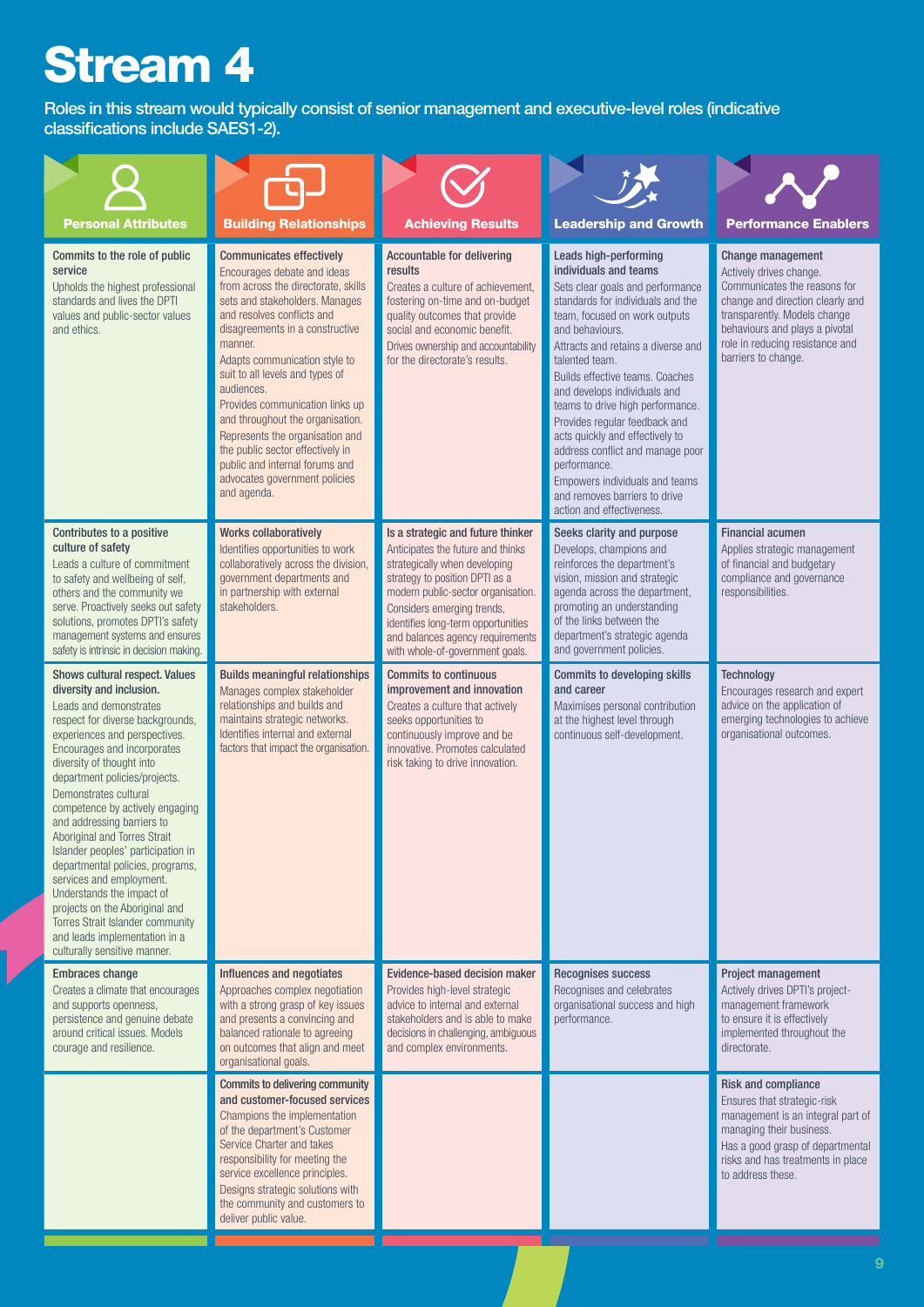### Off-boarding / separation **Attraction**

Build capability and career progression OPD

Recruit

Learning and development

On-boarding

**Establish** values and behaviours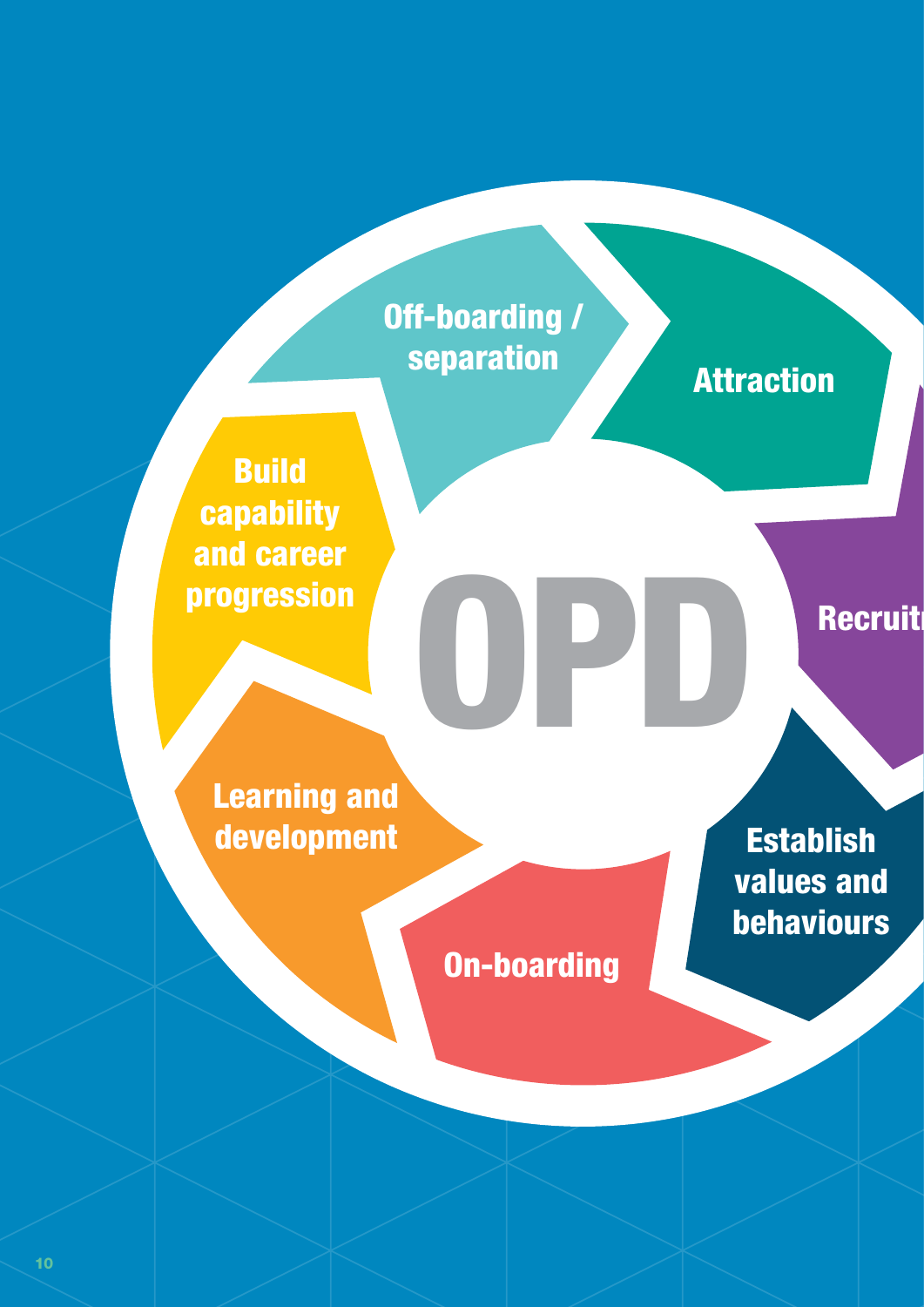**For further information please contact: DPTI.Careers@sa.gov.au**